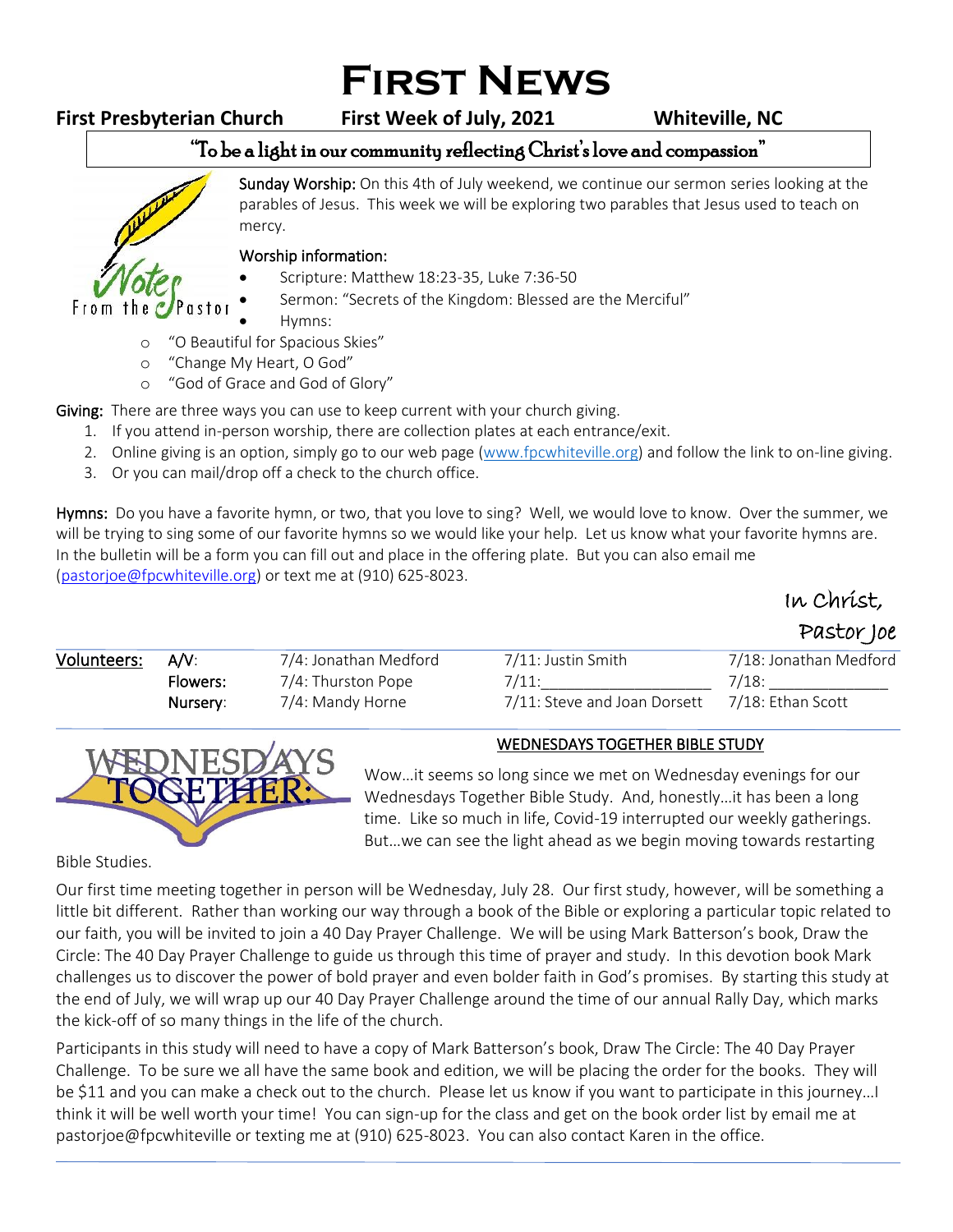# **July, 2021 Worship Schedule**

Head Usher for July: Joan Dorsett

 *(no children's Sunday School) Nursery now available! (no children's Sunday School) Nursery now available!* Scripture: *Matthew 18:23-35, Luke 7:36-50* Scripture: *Luke 15:11-32, Luke 18:9-14* Sermon: "Secrets of the Kingdom: Blessed are the Merciful" Sermon: "Secrets of the Kingdom: Humility"

### July 18: Eighth Sunday after Pentecost July 25: Ninth Sunday after Pentecost 11:00 am In-Person Worship 11:00 am In-Person Worship

 *(no children's Sunday School) Nursery now available! (no children's Sunday School) Nursery now available!* Sermon: "Secrets of the Kingdom: A Sure Foundation" Sermon: "Secrets of the Kingdom: Stewardship"

### July 4: Sixth Sunday after Pentecost July 11: Seventh Sunday after Pentecost 11:00 am In-Person Worship 11:00 am In-Person Worship

Scripture: *Luke 6:47-49, Matthew 20:1-16* Scripture: *Matthew 25:14-30, Luke 12:42-48* 



1- Elizabeth Turner, 2- Kaye Pope, 5- Jonathan Medford, 6- Mary Janet Maxwell, 7- Kirk Clark, 7- Laura McNeill, 8- Annette Powell, 8- John Thompson, 11- Janet Gray, 12 – Clark Owens, 14- Kathryn Thompson Davenport, 15- Mark Bannerman, 17- Julie Stocks, 18- Fred Meekins, 19 – Ariel Thompson, 20- R.L. Lewis, 20- Julia Smith, 22- Matthew McLean, 25- Kyle Ramey, 28- Matthew Thomas, 31- Lacey Hooks.



1- Judy Nelson, 2- Mandy Horne, 4- Tom Caperton, 7- Samuel McColskey, Brent Wheatley, 11- Rick Maxwell, 11- Taylor Smith, 12- Judi Thompson, 18- Robert Nelson, 19- Debra Gibson, 22- Charlene High, 22- Nancy Thurston, 23- Kathryn Humphreys, 24- Laura Spivey, 26- Jacob Washburn, 30- Joan Dorsett

*Prayer Concerns:* Geraldine Becker; John Hall; Judy Hester; Bob High; Rita & R. L. Lewis; Butch Row; Walter Strickland.

*Assisted Care:* Charlene Hinnant; Kenneth Smith. *Friends:*

Pat Allen – *friend of Butch Row, Alzheimer's*  Sarah Anglin - *family of Todd Burney, stroke.* Richard Blake –*friend of David Trogdon, back & spine surgery* Jack Branch – *friend of Donald & Judy Hester, cancer* Hugo & Paula Caesares–*friends of the Trogdons, mission trip*

Matthew Coker – *friend of Pastor Joe, heart transplant*

Billie Joe Conrad

Mary Donnan - *friend of Butch Row, cancer*

Betty Engen Faircloth *– friend of the church, cancer*

Richard Hobgood – *Kathryn Clark's brother, burns* Shelby Hodge

Rhonda Housend – *friend of Steve Smith, health issues*

Martha & PW Jessup – *family of Kirk Clark, COVID-19* Family of Roger Kennedy – *friend of David Trogdon , passed away* C.P. Lewis - *friend of Steve & Joan Dorsett, health issues* Julie Malone – *cousin of Butch Row, dementia* Jerome McPherson Helen Reid – *grandmother of Jonathan Medford, COVID-19* Thetus Sessions – *mother of Janet Gray, age related issues* Shiryl Smith – *friend of Butch Row, gallbladder issues* William Smith – *friend of Sara Cartrette, stroke* **Melba Ward** *– Janet Royal's mother, fall* Nancy Washburn - *mother of Pastor Joe Please notify the office when names can be removed.*

• *The flowers today are given to the glory of God in honor of the tireless service of Paul and Kaye Pope and Kaye Pope's birthday by Thurston Pope.*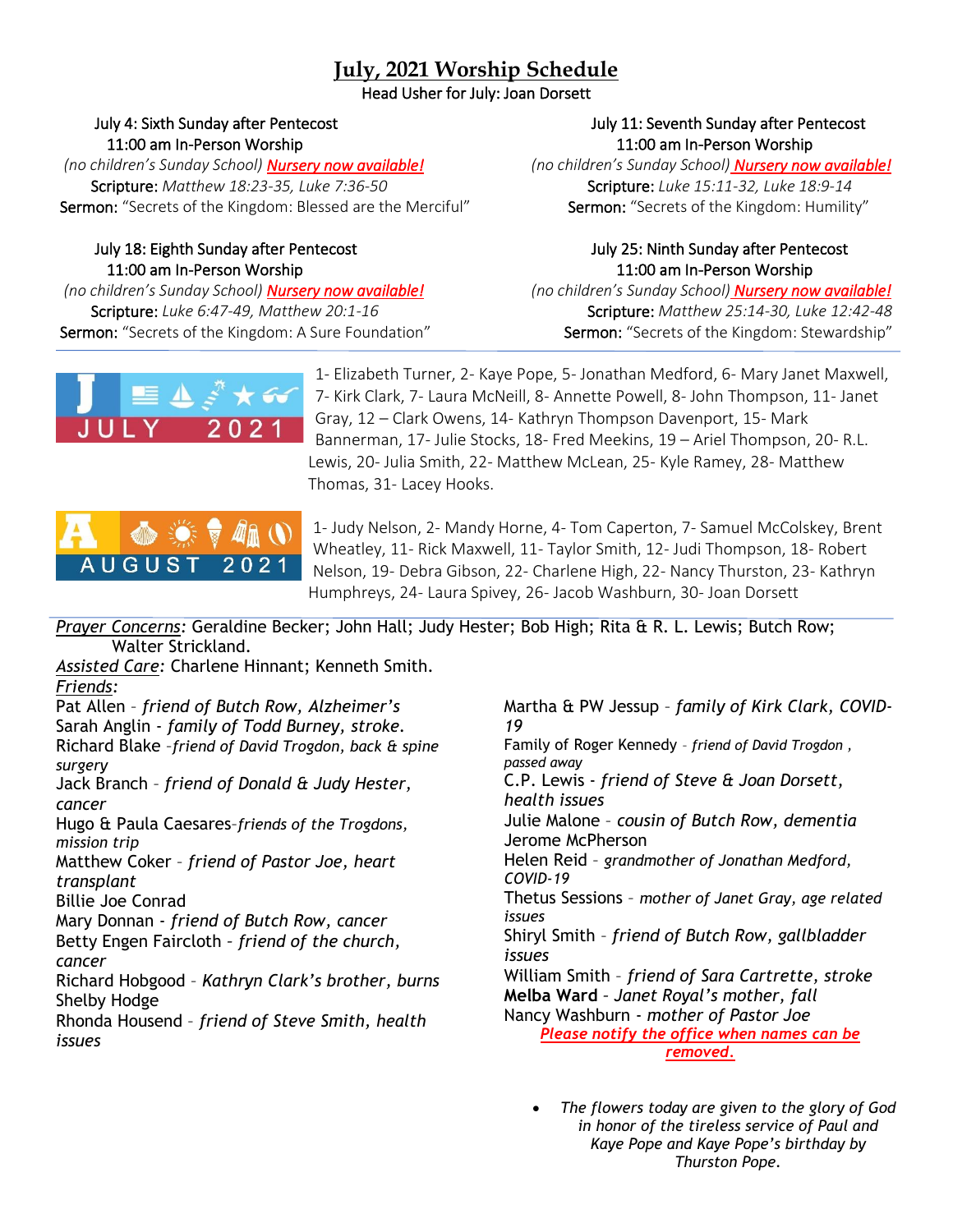| <b>CHURCH CALENDAR</b> |                                                         |  |  |
|------------------------|---------------------------------------------------------|--|--|
| Sunday, June 27:       | <b>Worship Service - 11:00 am</b>                       |  |  |
|                        | SDO Committee Meeting, Conference Room - 12:00 pm       |  |  |
|                        | Worship Committee Meeting, Parlor - 6:00 pm             |  |  |
| Monday, June 28:       | Alcoholics Anonymous, Community Room - 8:00 pm          |  |  |
| Wednesday, June 30:    | Choir Rehearsal, Choir Room - 5:30 pm                   |  |  |
|                        | Alcoholics Anonymous, Community Room - 8:00 pm          |  |  |
| Thursday, July 1:      | Chicks with Sticks, Parlor - 11:00 am                   |  |  |
|                        | Alcoholics Anonymous, Community Room - 8:00 pm          |  |  |
| Sunday, July 4:        | <b>Worship Service - 11:00 am</b>                       |  |  |
| Monday, July 5:        | <b>Church Office Closed - Independence Day Observed</b> |  |  |
|                        | Alcoholics Anonymous, Community Room - 8:00 pm          |  |  |
| Wednesday, July 7:     | Choir Rehearsal, Choir Room - 5:30 pm                   |  |  |
|                        | Alcoholics Anonymous, Community Room - 8:00 pm          |  |  |
| Thursday, July 8:      | Chicks with Sticks, Parlor - 11:00 am                   |  |  |
|                        | Alcoholics Anonymous, Community Room - 8:00 pm          |  |  |
| Saturday, July 10:     | Southeastern NC Genealogical Society, Fellowship Hall   |  |  |

# Mona Watts Kahl Scholarship Recipients

*Congratulations to Mandy Horne, Abigail Owens, and Olivia Smith for receiving the Mona Watts Kahl Scholarships for 2021-2022. The independent reviewers noted that, "…all candidates displayed admirable qualities of scholarship, dedicated community spirit, and Christian character." Mandy will continue graduate school in history education at UNC-Pembroke, Abigail will begin dental school at East Carolina University, and Olivia will finish pre-nursing at Cape Fear Community College, then transfer for spring semester to UNC-Wilmington's nursing program.*

 *Heads up for Spring 2022-2023! High school seniors, undergraduates, and graduate students seeking degrees in K-12 education, a medically related field, the ministry, or Christian education are eligible. This includes those who received a scholarship for 2021-2022. At least two scholarships will be awarded. The application period will be announced in May 2022.*

> *The Gifts & Memorials Committee members are Anne Branch, Emily Owens, Jenny Meekins, Paul Pope, chair, and Justin Smith.*

**Contact the church office: 910-642-2253 Website: www.fpcwhiteville.org Pastor Joe:** [pastorjoe@fpcwhiteville.org](mailto:pastorjoe@fpcwhiteville.org) **Cell: 910-625-8023** NEW OFFICE HOURS: 8:30-2:30pm - Mondays, Tuesdays, Thursdays, and Fridays **Angela Washburn:** joeandangelawashburn@gmail.com **Karen:** [karen@fpcwhiteville.org](mailto:karen@fpcwhiteville.org) **Live-Stream of Service**: www.facebook.com/fpcwhiteville, Twitter, YouTube, Spectrum Channel 1304, and Roku